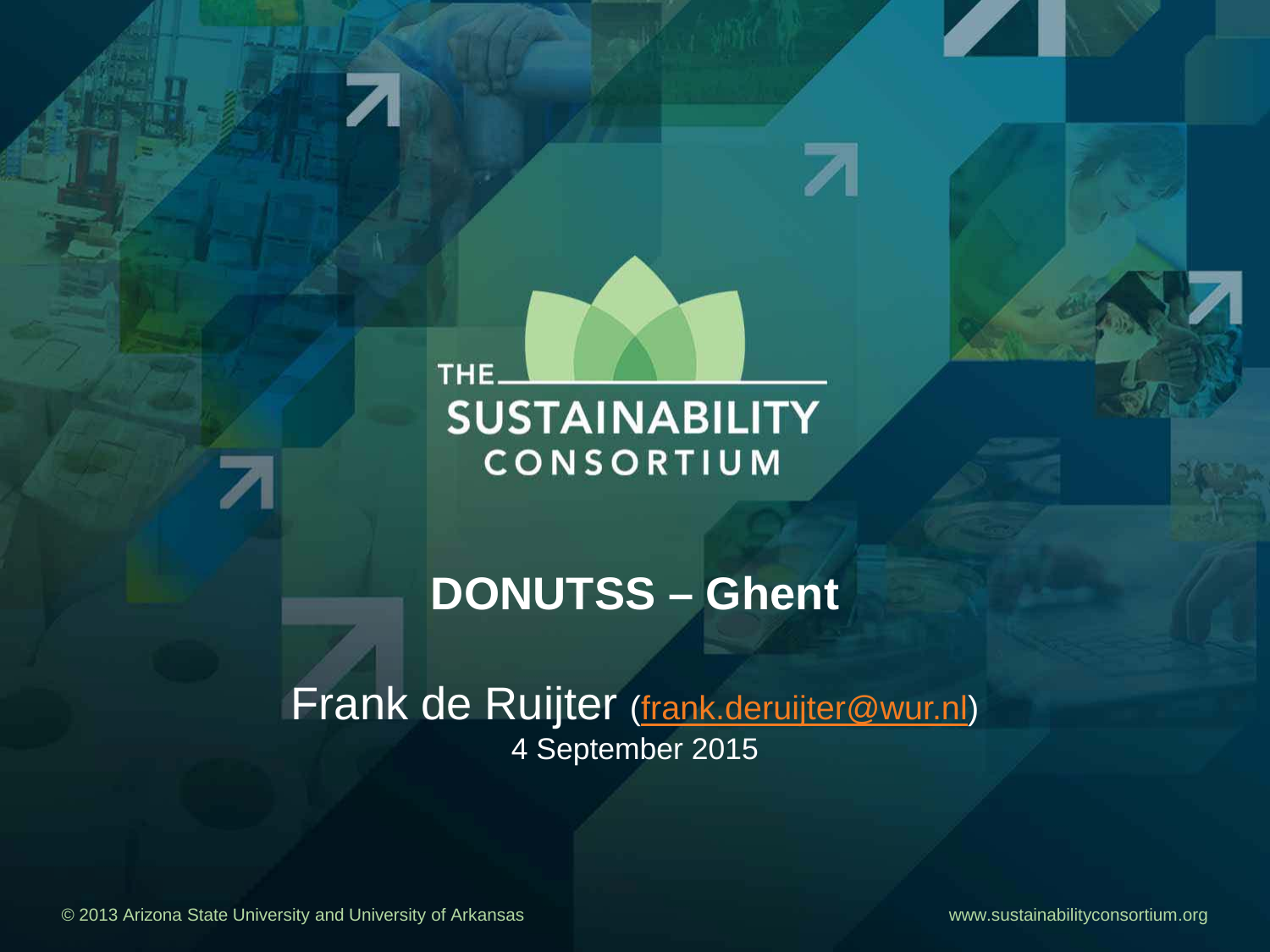## **About The Sustainability Consortium (TSC)**

*Enabling the consumer goods industry to provide more sustainable products*

- A multi-stakeholder non-profit organization
- Translate scientific information into business practice
- Mission: to design and implement measurement and reporting systems
	- credible, transparent and scalable, science-based
	- accessible for all producers, retailers, and users of consumer products
- A global organization, with offices in the United States, Europe and China
- >100 Members and 1000s of users worldwide





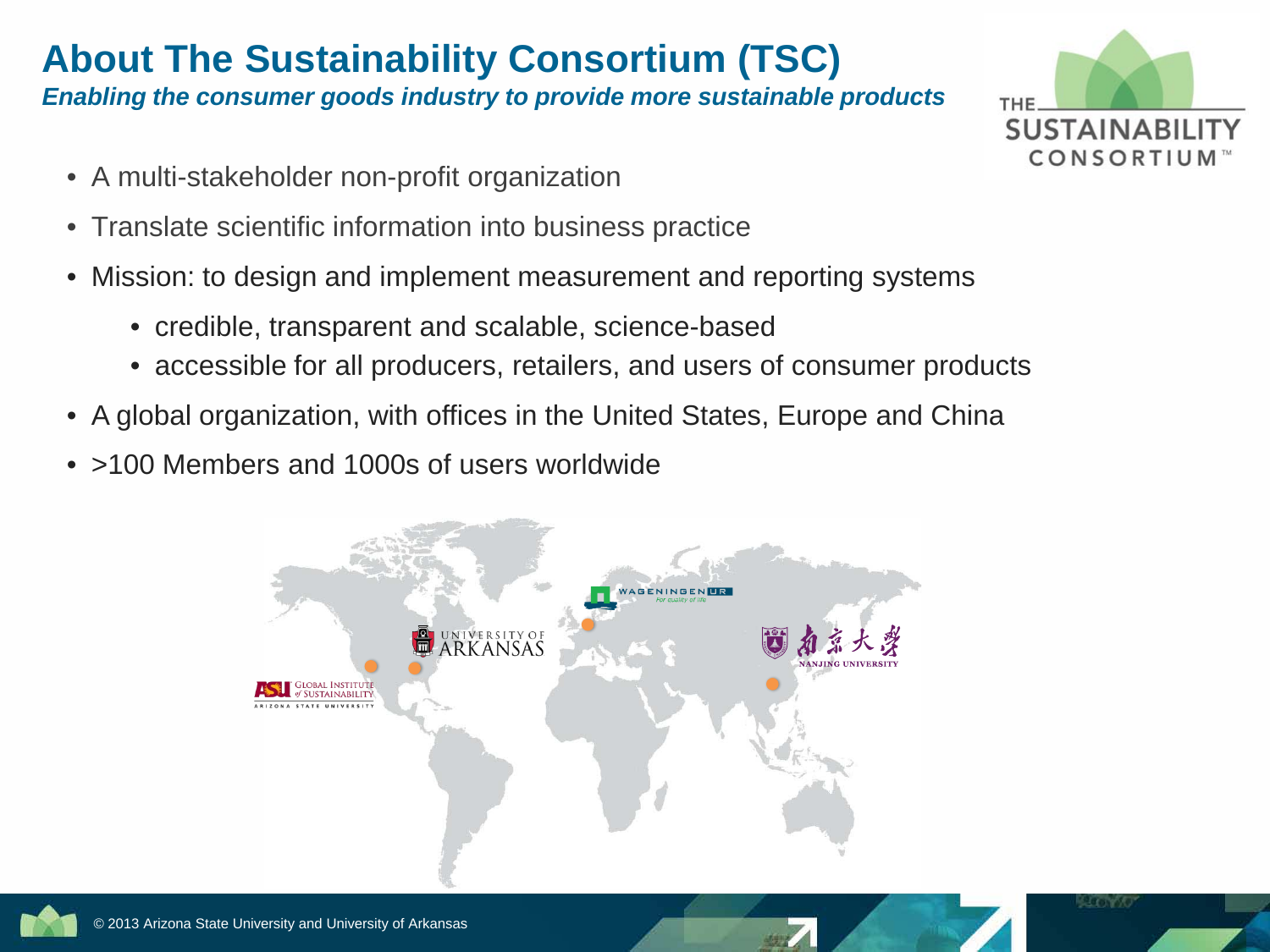

[www.sustainabilityconsortium.org/members/](http://www.sustainabilityconsortium.org/members/) (March 2015)

 $\sqrt{2}$ 

**Report**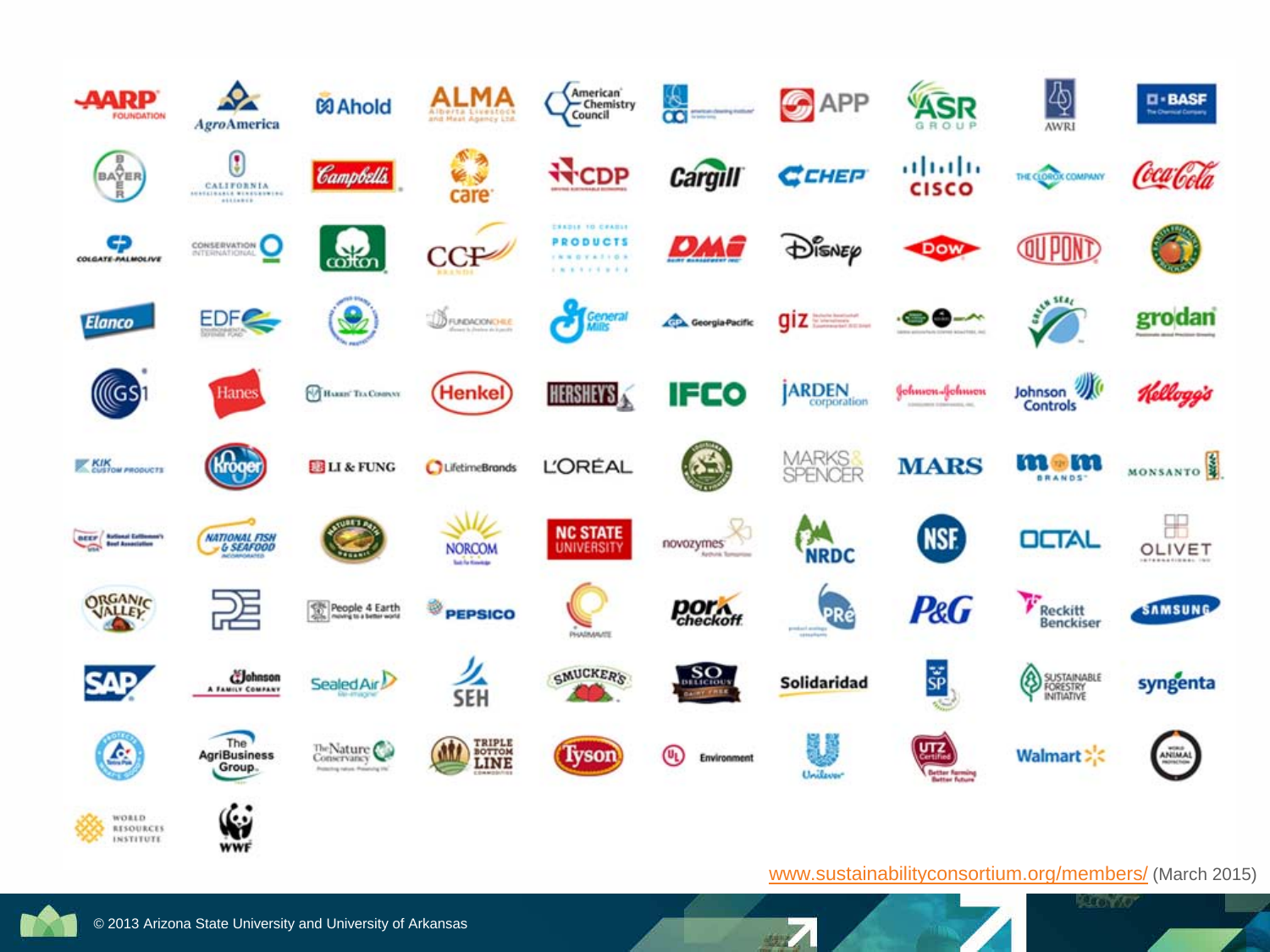## **Why do we need data on nutrients?**

- The Sustainability Consortium informs decision makers on product sustainability throughout the entire product life cycle across all sectors
- Nutrients (N and P) are responsible for environmental hotspots in many product categories (mainly agriculture)
- Communication on sustainability within the supply chain (retail  $\Leftrightarrow$  suppliers) using Key Performance Indicators (preferably quantitative indicators)
	- Progress over time
	- Benchmarking

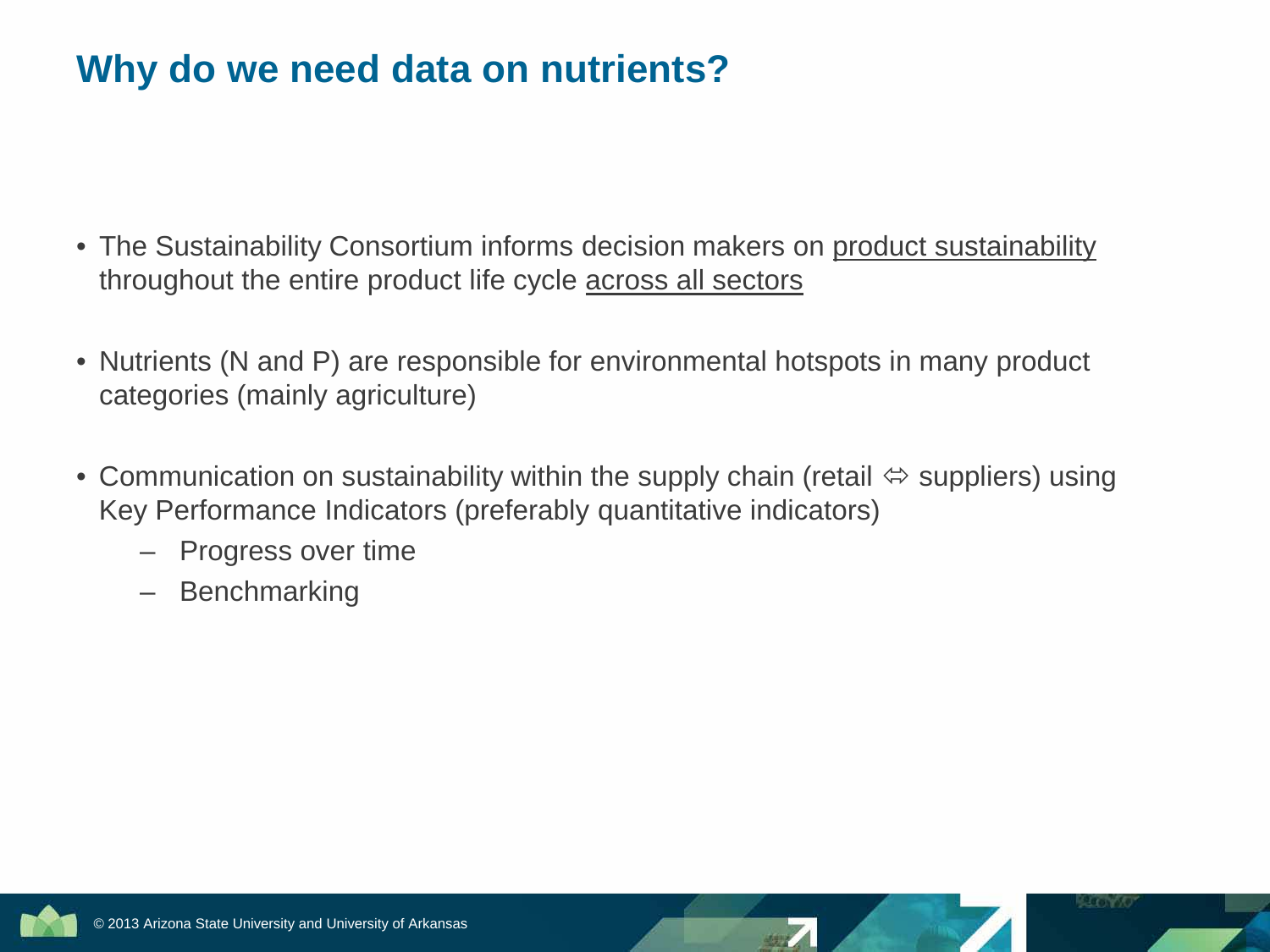## **Which data do we need?**

- Indicator requirements:
	- measurable (outcome oriented, preferably quantitative)
	- differentiating
	- actionable
- Indicators are product based
- For agricultural products and nutrients this requires farm data
- Data per crop
- Current indicators for nitrogen and phosphorus:
	- aligned with Stewardship Index for Specialty Crops (SISC)
	- Nitrogen use intensity:
		- kg N / metric tonne of crop harvested
	- Phosphorus use:
		- (kg P added kg P recommended) / metric tonne of crop harvested
		- difference between P applied and P recommended based on soil P tests

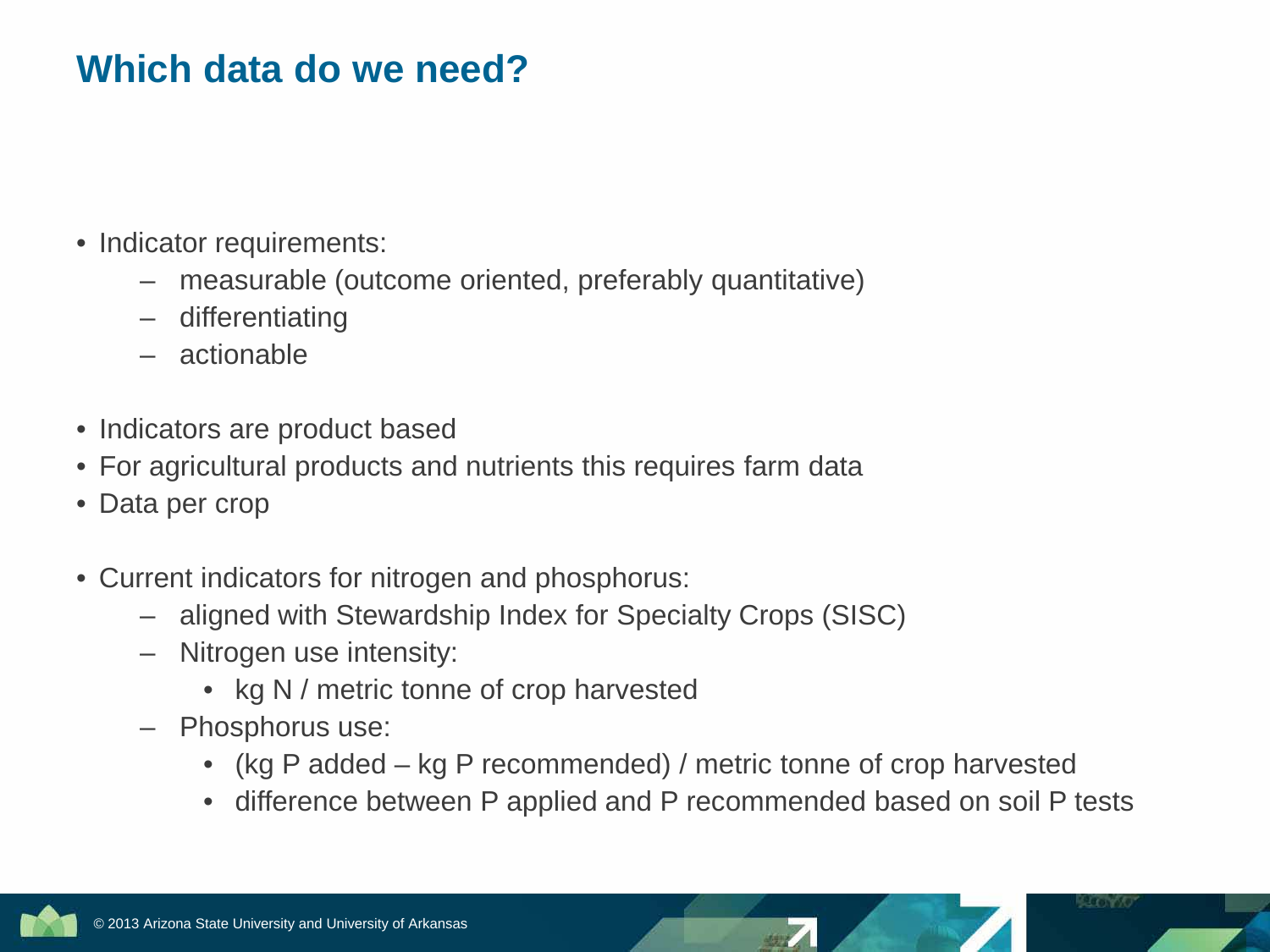## **What is currently missing?**

#### **Current:**

• Recommended phosphorus application based on soil test (or the test result: soil P status) are not registered in record keeping software



#### **Future:**

Current indicator is based on agronomic recommendations.

Aim is reduction of eutrophication and resource depletion.

Improved indicators may be adopted, requiring more/other data:

- Eutrophication: risk of P transfer into water bodies e.g. Water Quality Index based on rainfall, slope, soil type, soil cover, OM%, tillage, irrigation, conservation practices, fertilization
- Resource depletion: use of recovered P choice of fertilizer types